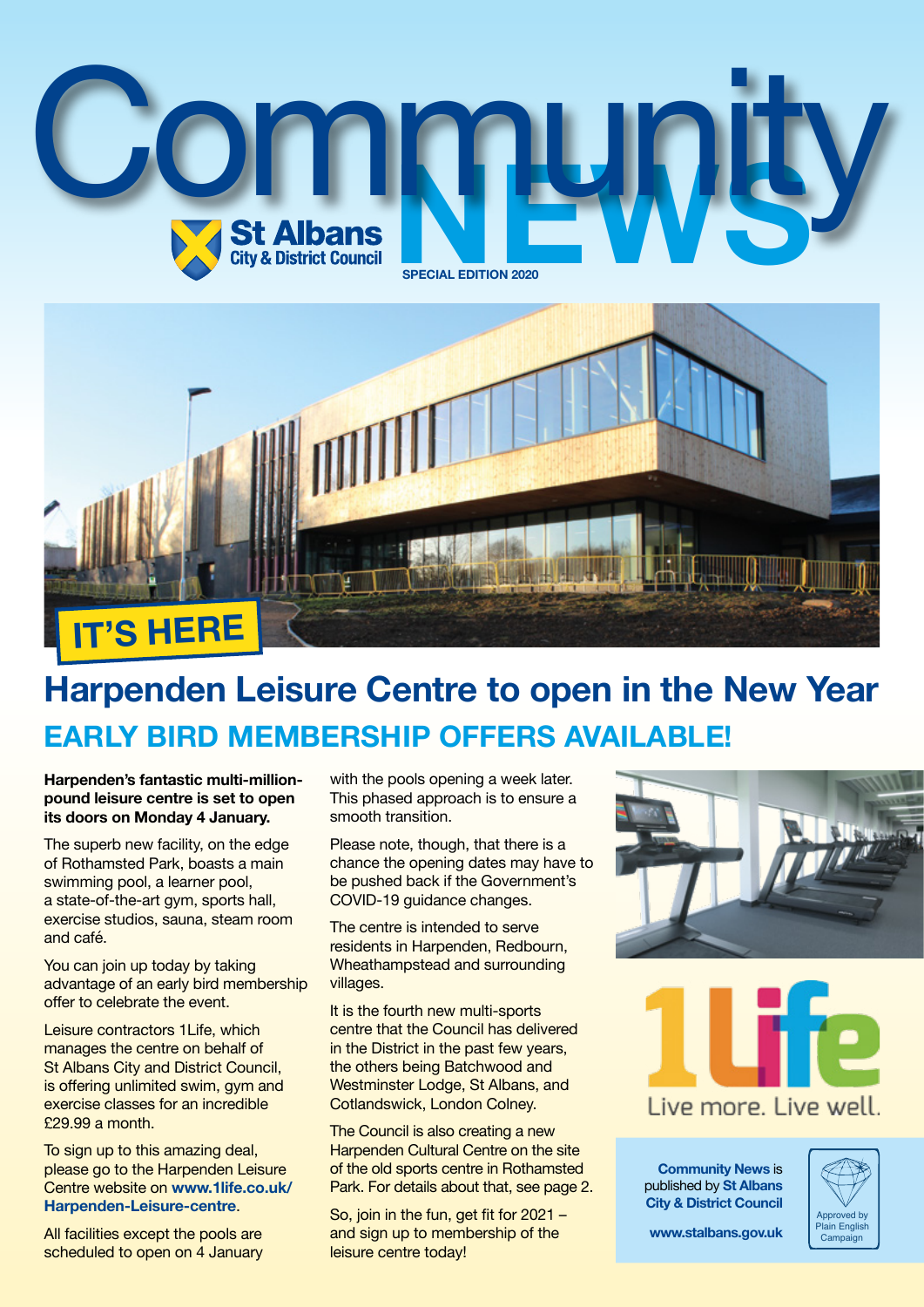WHAT'S INSIDE **Harpenden Leisure Centre will open its doors on Monday**<br>4 January – and here is the amazing fitness offering that t **4 January – and here is the amazing fitness offering that the two-storey building has inside:**

- **• A 25-metre long swimming pool.**
- **• A brand-new learner pool, 17.5 metres long.**
- **• An 80-station state-of-the-art gym and fitness rig with views overlooking the park.**
- **• Two fitness studios.**
- **• A spin studio.**
- **• A sports hall for badminton, gymnastics and trampolining.**
- **• A steam room and sauna.**
- **• A café and seating area.**
- **• A new changing village.**

**Among the many activities on offer are children's swimming lessons and dance classes.**





#### **Access**

#### **The new leisure centre has been built with accessibility as one of the guiding principles.**

The building has been equipped with a disabled toilet and shower room, a lift to the first floor and ramps for wheelchair users and the less able.









**Pictures:** From top left clockwise, the main swimming pool, the gym as it may look, the changing village, an exercise studio, the spin studio and the learner pool.

## **New Cultural Centre**

#### **The Council is also creating a new Cultural Centre to replace ageing Harpenden Public Halls.**

The centre is being named after one of the town's most famous residents, comedy legend Eric Morecambe, and its centrepiece will be a 511-seat theatre.

It will also include two function rooms, an exhibition space, bars on two floors and a coffee shop with views across the park.

The theatre will be able to host major touring productions of nationally acclaimed entertainment shows as well as those of local theatre groups.

Building work is well advanced with the Cultural Centre scheduled to open by the late spring of 2021.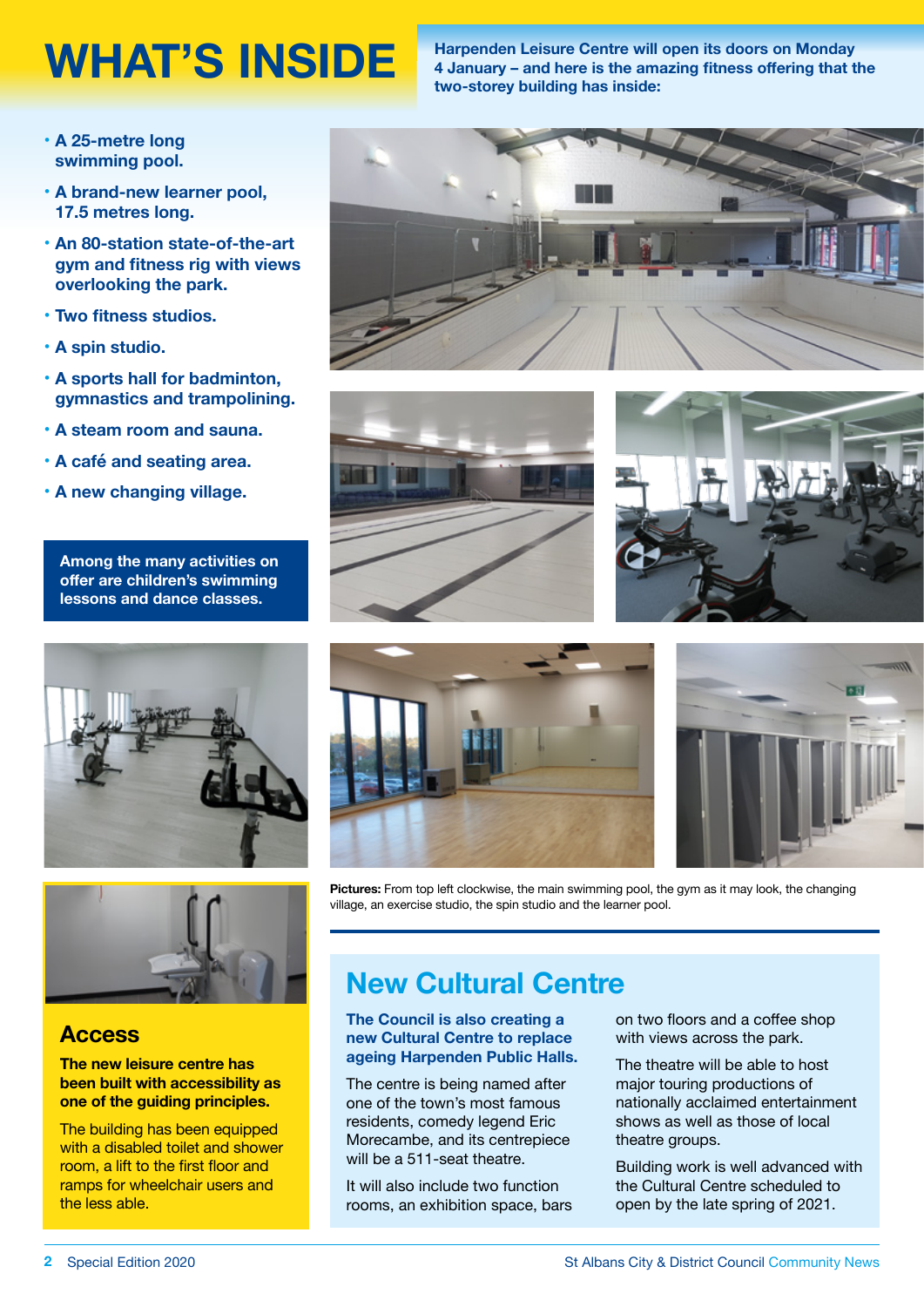

**An ambitious project to create the new Harpenden leisure and cultural centres fit for the 21st Century is costing the Council around £20 million.**

The exciting new developments will provide residents with important outlets for healthy living and creative arts.

Harpenden's new leisure centre has been built on the site of the town's former swimming pool building that had reached the end of its life.

The plans were drawn up after extensive consultation with residents and a wide range of community groups such as sports clubs.

Feedback was carefully analysed and some alterations were made to the original designs as a result.

The most significant of these changes was a larger learner pool than had been initially envisaged.

Detailed proposals for landscaping to complement the parkland setting were included in the planning application.

Builder Willmott Dixon was then appointed as the construction

contractor. The company has had long experience of working with the Council, having built the St Albans Museum + Gallery.

Work began in early 2020 with the old swimming pool building being demolished and the new leisure centre constructed around a refurbished main pool.

Willmott Dixon was able to maintain social distancing among its workforce during the challenges posed by the COVID-19 pandemic and the construction suffered few delays.

#### **Sustainability**

**Around 10,000 cubic metres of subsoil were excavated during the construction of the new centre.**

**It was originally planned to remove the material from the park by a fleet of trucks and take it to a landfill site. This would have involved 1,400 lorry journeys to and from the site with consequent noise, air pollution and potential traffic congestion.**

**To avoid this, an eco-friendly initiative was devised to retain the spoil in Rothamsted Park. Environmental tests confirmed it was free of asbestos or other contaminants and suitable for reuse. Planning permission was then obtained to use the material to level and contour a nearby events area.**